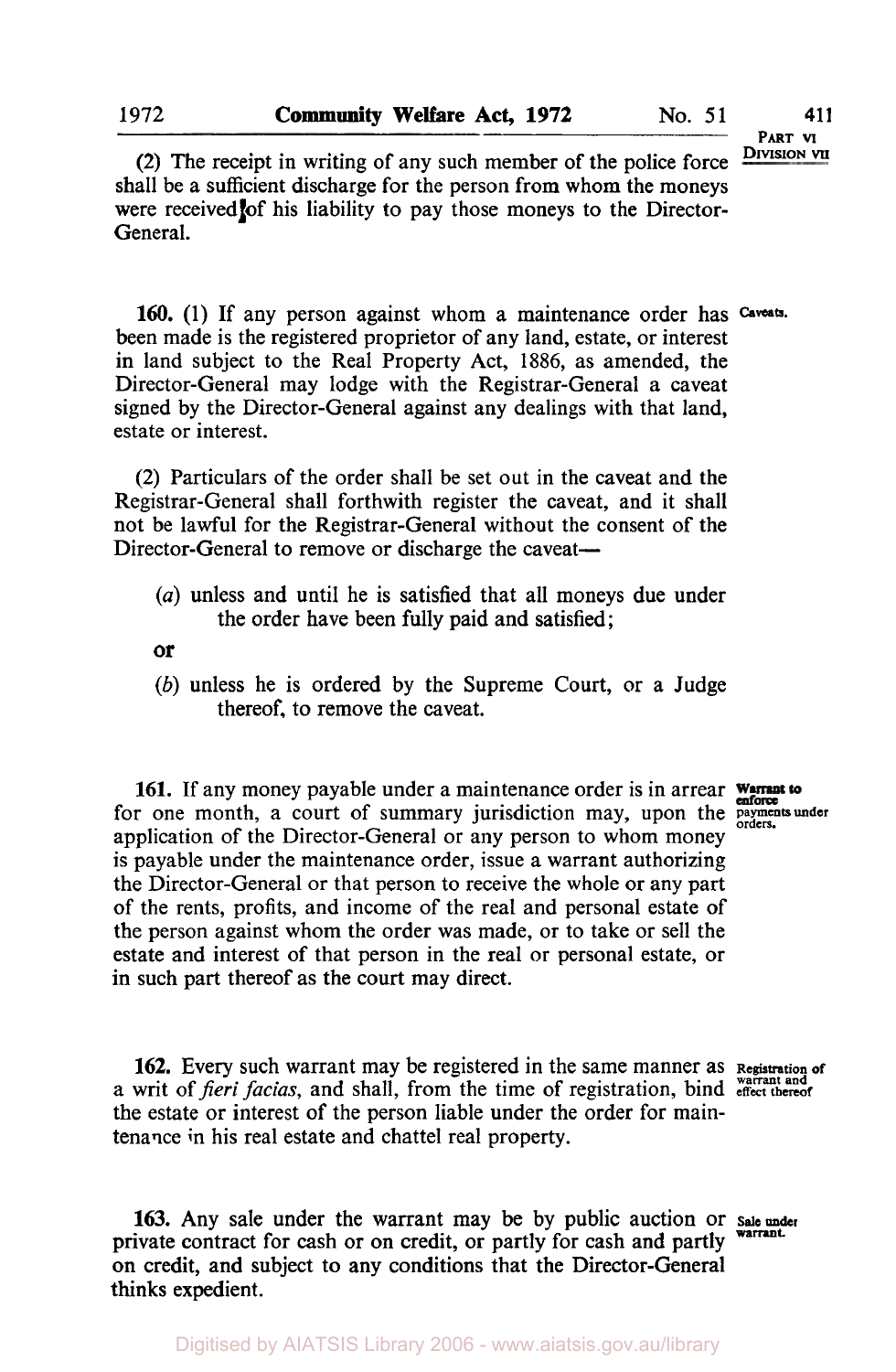**412** 

**DIVISION VII PART VI**  *Assurances* **to purchaser.** 

**164. (1)** The Director-General or person authorized by the warrant to sell, may execute to the purchaser all such conveyances. assignments, memoranda of transfer, or other assurances of the property sold as the person against whom the order was made might have executed but for this Act, and the property *so* conveyed or assured shall vest in the purchaser accordingly.

(2) The Registrar-General shall forthwith register every such memorandum of transfer, and cause such entries to be made and acts to be done, as may be necessary for giving effect to the sale.

**Issue of warrant without previous demand.** 

**165. (1)** No notice or demand shall be necessary before a warrant in respect of the real or personal estate of a person against whom a maintenance order has been made, or before any powers conferred by the warrant are exercised, but the court of summary jurisdiction may before issuing any such warrant, require such notice (whether by post, advertisement, or otherwise) to be given to the person against whom the maintenance order is made as the court considers just.

**(2)** Upon any application for the issue of a warrant, the person against whom the maintenance order was made shall be entitled to appear and be heard.

**(3)** The warrant shall be conclusive evidence that the power to sell is vested in the Director-General or in the person named in the warrant.

**Effect of payment under warrant** 

**166.** The payment to the Director-General or to the person named in any such warrant, shall be a good discharge to any tenant, purchaser, or other person for all moneys paid by him pursuant to the warrant.

Application of **167.** The rents, profits, and income, and the proceeds of any sale, nonegys **received under** received under any such warrant and the estate or interest in any real or personal estate taken under any such warrant shall be applied firstly in payment of the costs of collection or sale; secondly, in payment of the costs of obtaining the warrant; thirdly, in paying any money due under the original order; and the balance shall be applied in or towards future maintenance, or in such other manner as a court of summary jurisdiction may direct.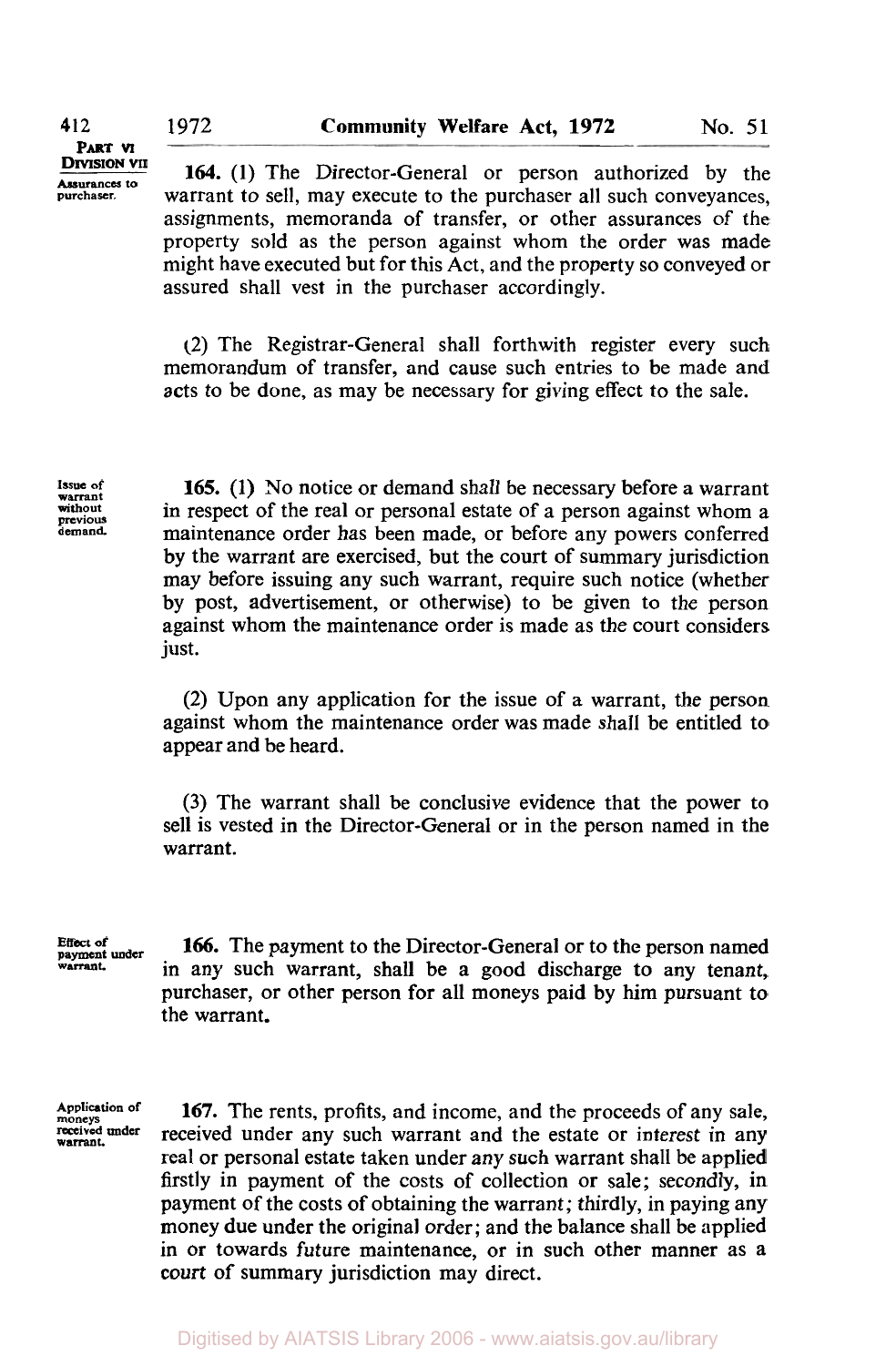**168.** (1) The court making any maintenance order may, by the same or a separate order, and any court, on complaint that any court to person liable upon any such order has made default thereunder, or **security** for **property** for **property** for **compliance** intends to evade compliance therewith, may by a subsequent order, **with order.**  require the person liable for the maintenance to find such good and sufficient sureties or security as it thinks fit, that he will comply with the order made against him, and the court may, in default of such sureties or security being found, commit him to gaol for any period not exceeding six months.

(2) **A** justice may at any time determine the sufficiency of any proposed sureties, or security, and in what manner the security is to be given, and, upon being satisfied that security has been duly made and perfected, order the discharge of that person from gaol.

**169.** (1) Where a court of summary jurisdiction is satisfied, **Power to** upon complaint made by or on behalf of any person for whose defendant to benefit a maintenance order has been made, that the defendant *failure* to pay (being a male person) has disobeyed or failed to comply with the order and that an amount of money (in this section called the "arrears of maintenance") is presently due and payable and has not been paid, the court may order that the defendant be committed to gaol in default of payment of the arrears of maintenance for such term as the court thinks proper in the circumstances, but not in any case exceeding twelve months.

(2) The defendant shall not be liable to serve a term of imprisonment because of his failure to pay an amount of arrears of maintenance in respect of which he has already served a term *of*  imprisonment pursuant to an order made under this section, but the liability to pay any such arrears shall not be discharged by imprisonment in respect thereof and the amount of any such arrears shall, until paid, remain a sum that may be recovered under any other provision of this Act.

(3) Where the court orders a person to be committed to gaol under subsection (1) of this section, the court or a justice may, upon the making of the order or at any time thereafter, order that the issue of the warrant of commitment shall be suspended upon the condition that the defendant makes such payments in respect of the arrears of maintenance as are specified by the court, and duly pays all sums becoming payable under the maintenance order or the order for costs after the order for commitment.

**DIVISION VII PART VI require**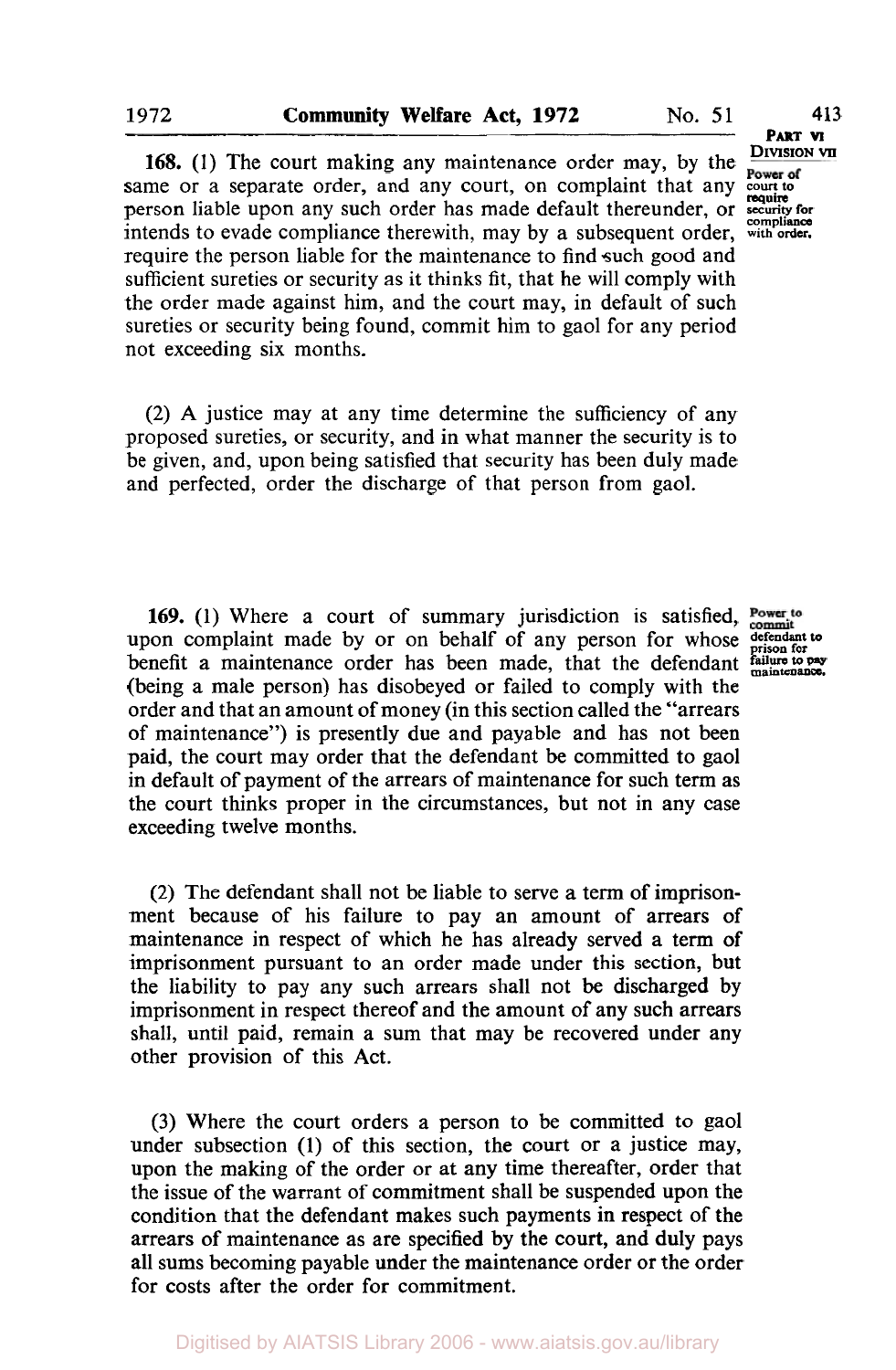**414** 

**DIVISION VII PART VI** 

**(4)** Where the court has ordered that the issue of a warrant of commitment shall be suspended as provided in subsection (3) of this section, the complainant may apply to any justice for the issue of the warrant; and upon proof that the defendant has made default in compliance with any of the conditions on which the issue of the warrant was ordered to be suspended, the justice shall issue the warrant of commitment.

*(5)* Notwithstanding anything to the contrary in any Act where an order has been made under this section committing the defendant to gaol in respect of arrears of maintenance and it appears to the clerk of the court of summary jurisdiction to which application is made for the issue of a warrant of commitment that the amount of the arrears of maintenance in respect of which the commitment order was made has been reduced, the fact of such reduction shall be stated in the warrant of commitment, and the term of imprisonment for which the defendant may be committed shall be reduced by the number of days bearing as nearly as possible the same proportion to the total number of days in the term of imprisonment as the amount paid bears to the whole arrears of maintenance.

(6) Notwithstanding anything to the contrary in any Act or in any warrant of commitment, where any person is imprisoned for non-payment of arrears of maintenance, he may pay or cause to be paid to the keeper of the gaol in which he is imprisoned—

- *(a)* the whole of the arrears of maintenance or, having regard to subsection *(5)* of this section, the amount of those arrears remaining to be paid;
- or
- (b) any lesser amount,

and in either case the keeper shall receive the payment.

(7) Where the amount mentioned in paragraph *(a)* of subsection (6) of this section is paid to the keeper, the keeper shall thereupon discharge that person if he is in custody for no other cause.

(8) Where an amount mentioned in paragraph  $(b)$  of subsection  $(6)$ of this section is paid to the keeper, the term of imprisonment fixed by the commitment order shall be reduced by the number of days bearing to the total number of days in the term of imprisonment a proportion that is the same as, or most nearly approximates to, the proportion that the amount paid bears to the whole of the arrears of maintenance and on the expiration of the term as so reduced the person imprisoned shall, if in custody for no other cause, be discharged.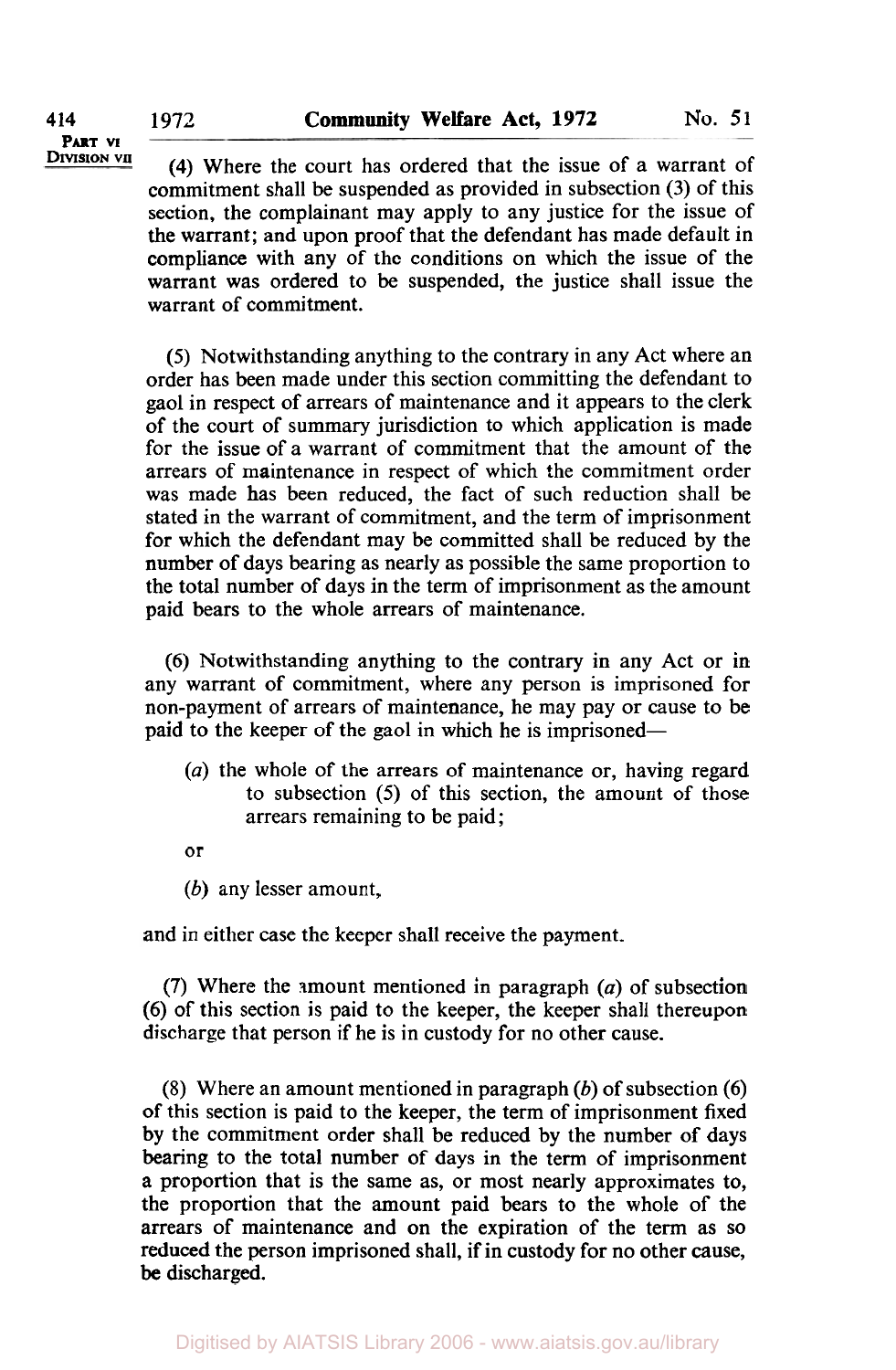**PART VI** 

**DIVISION** (9) **A** court shall not commit a defendant to gaol pursuant to this section if it is satisfied-

- *(a)* that the defendant has not and has not had the means and ability and could not by reasonable effort have had the means and ability to comply with the original order;
- or
- $(b)$  that for any other reason the original order or, if the order is varied, the order as *so* varied should not be enforced by imprisonment.

(10) Where the court referred to in subsection (1) of this section is aware that a court has previously refused to commit the defendant to gaol under this section for non-payment of a sum (in this subsection referred to as "the original sum") included in the amount of arrears of maintenance in respect of which the complaint **is** made, the court shall only have regard to the amount by which the sum still due and unpaid exceeds the original sum unless it **is** satisfied that, since that refusal, the means and ability of the defendant to pay the original sum have so altered as to make it reasonable for him now to be committed to gaol for non-payment of the original sum.

**170.** Upon a complaint in respect of any alleged disobedience of, Warrant in or neglect to comply with, any maintenance order, a justice may, instead of issuing a summons, issue a warrant under his hand for the apprehension of the person against whom the complaint is made, and for the detention of that person until the hearing of the complaint, unless he enters into a recognizance, with one or more sureties, in such sum as the justice directs, conditioned upon his appearance at the hearing of the complaint.

**171.** (1) Where a maintenance order has been made and it Registration of appears to a court of summary jurisdiction, after consideration of Local Court of Adelaide evidence given on oath, that default has been made by the defendant in making the payments directed by the maintenance order, the court may, upon application by or on behalf of the Director-General or any person for whose maintenance, or for whose benefit, the order was made, and subject to subsection *(5)* of this section, grant a certificate stating the amount due under the maintenance order at the date thereof without requiring notice of the application to be given to the defendant.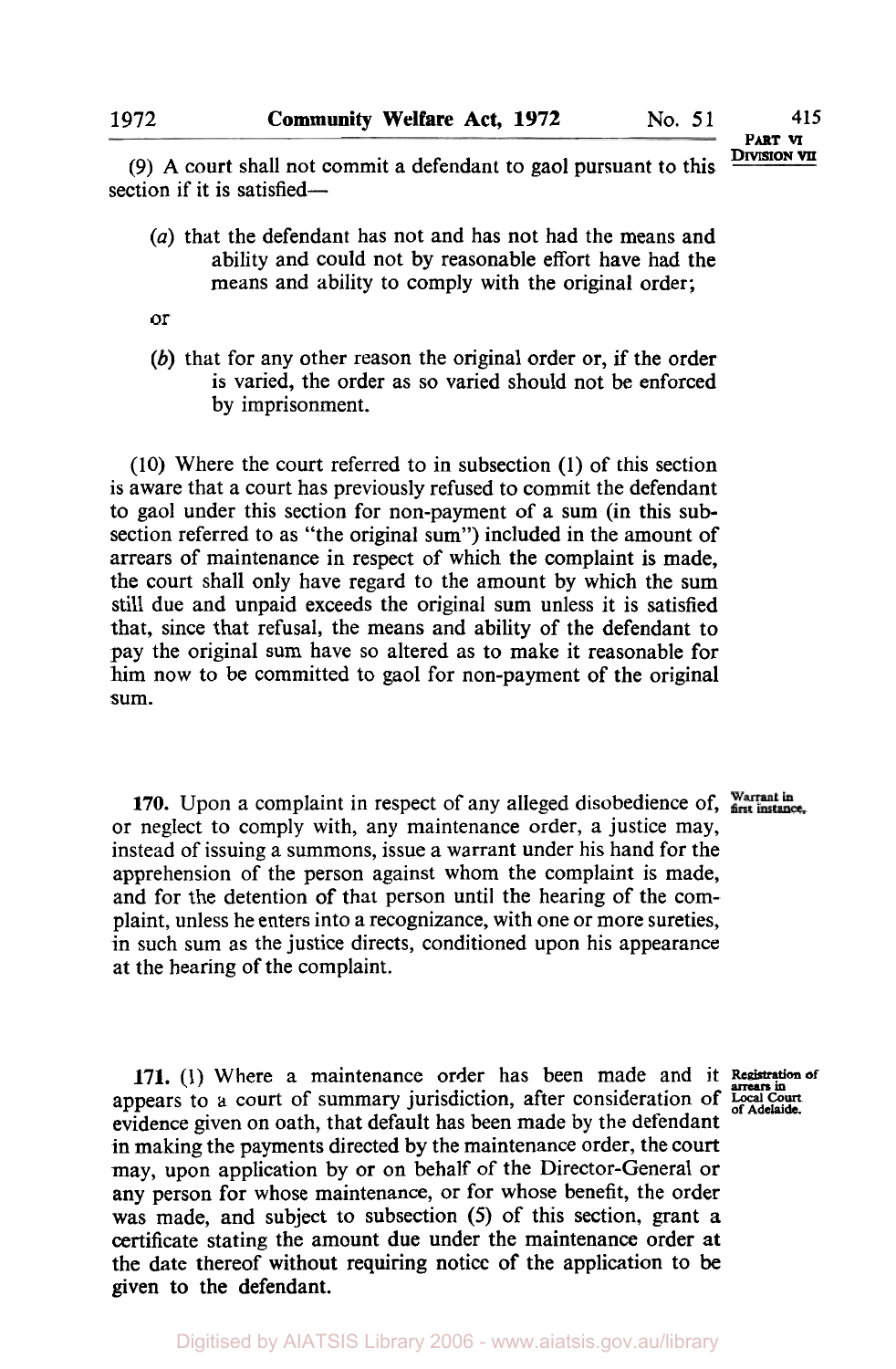**<u>DIVISION VII</u>** (2) The Director-General or person for whose maintenance, or for whose benefit, the maintenance order was made, may file the certificate or cause the certificate to be filed in the Local Court of Adelaide and the clerk of the court shall enter judgment for that person in the Record **Book** of the court for the amount stated in the certificate to be due together with the fees paid for the certificate and for filing and entering the judgment and shall forthwith send notice in writing of the entry of the judgment to the clerk of the court of summary jurisdiction at the place where payments under the maintenance order are for the time being required to be made.

> **(3)** Subject to the following provisions of this section, the judgment may be enforced in any manner in which a final judgment in an action in the Local Court may be enforced.

> **(4)** Where judgment is entered under this section, proceedings for enforcement of the judgment shall not be commenced unless an affidavit has been filed stating that no proceedings are pending in another court for the recovery of any of the arrears of maintenance included in the amount of the judgment and that the maintenance order has not been discharged, suspended or varied since the date of the certificate referred to in subsection **(1)** of this section in any way affecting any of the arrears of maintenance included in the amount of the judgment.

> (5) Where a court has suspended a maintenance order and ordered that any moneys owing under the maintenance order shall not be recoverable during a period for which the order **is** suspended, no certificate shall be issued in respect of those moneys under this section.

> (6) Subject to this Act, rules of court may be made under the Local and District Criminal Courts Act, **1926-1971,** prescribing the practice and procedure to be observed in connection with the filing of certificates and the entering and enforcement of judgments in pursuance of this section.

Disobedience **quitting State. of order and** 

**172.** Every person who disobeys or neglects to comply with any maintenance order made against him under this Act and goes to reside beyond the State, either permanently or temporarily, shall be guilty of a misdemeanour, punishable by imprisonment, with or without hard labour, for any period not exceeding twelve months.

*child* **under**  *circumstances* **a** 

**173.** Every near relative liable to maintain any child who leaves *certain* the child without, **or** fails to provide the child with, adequate means of support, and goes to reside either temporarily or permanently, outside the State, shall be guilty of a misdemeanour, punishable by imprisonment for any period not exceeding twelve months.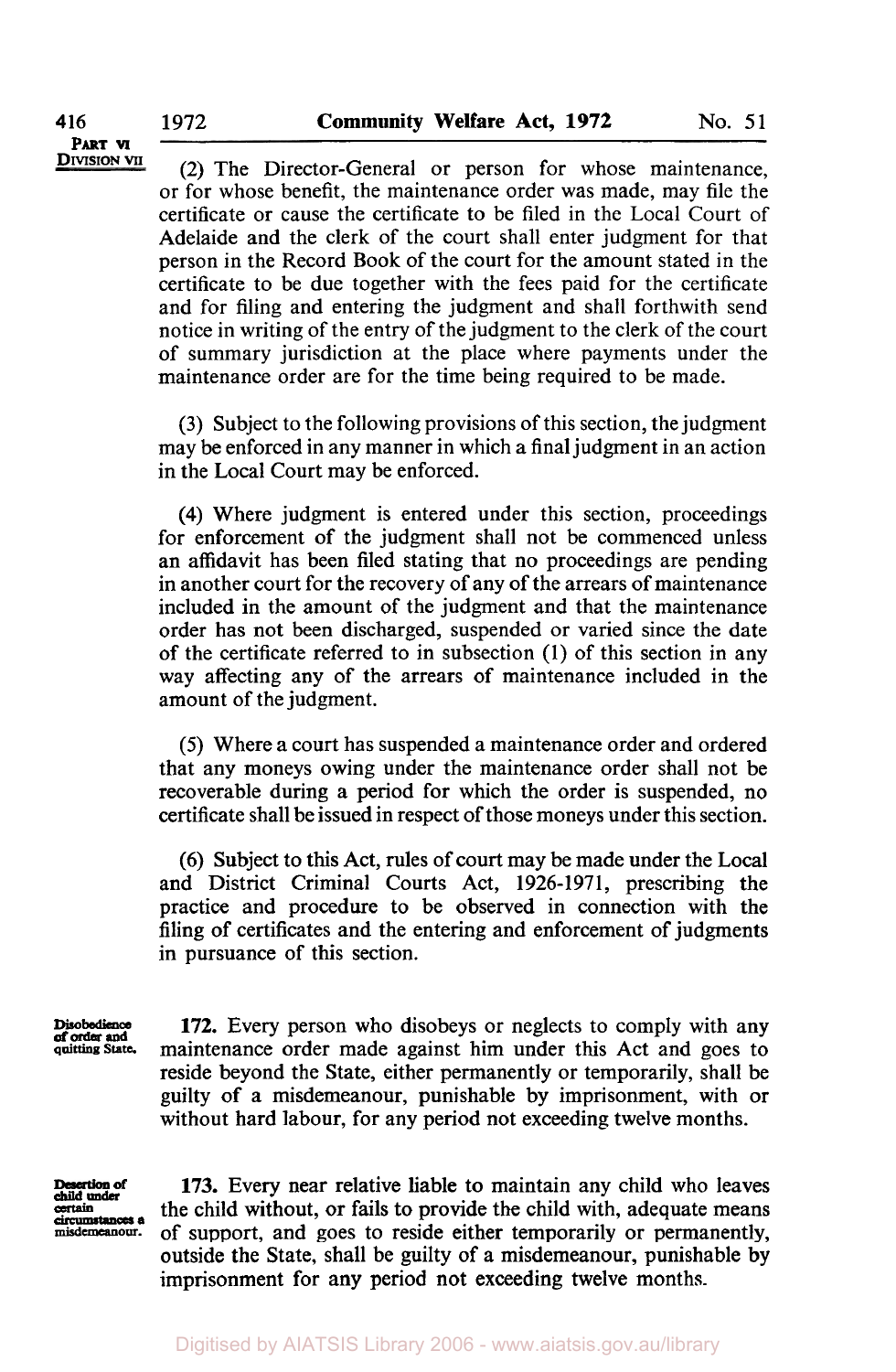**174.** (1) Upon complaint on oath by any officer of the department,  $\frac{D_{IVISION} \text{ var}}{W_{\text{arrant for}}}$  at he has reasonable grounds for believing that any person is arrest of that he has reasonable grounds for believing that any person is arrest of about to commit a misdemeanour under this Subdivision any justice, if satisfied that there are reasonable grounds for believing that the misdemeanour has been or is about to be committed, may issue his warrant for the apprehension of the person complained against.

**(2)** Upon the hearing of a complaint made under this section a court of summary jurisdiction may hear and determine the matter in a summary way, and, if satisfied that the defendant was about to commit the offence mentioned in the complaint may order the defendant to find an adequate surety or security to the satisfaction of the court that he will comply with the maintenance order, or that he will not leave the child without, or will provide the child with adequate means of support.

**(3)** The court, in default of such a surety or security being found, may commit the defendant **to** gaol for any term not exceeding six months.

**(4)** A justice may at any time determine the sufficiency of any proposed sureties, or security, and in what manner the security is to be given, and upon being satisfied that security has been duly made and perfected, order the discharge of that person from gaol.

## *Subdivision 2-Attachment of Earnings*

175. (1) In this subdivision, except where the context or subject Interpretation. matter or some other provision requires a different construction-

- "attachment of earnings order" means an order made under section 176 of this Act or such an order as varied from time to time:
- "defendant", in relation to a maintenance order or to proceedings in connection with a maintenance order, means a person against whom the order was made:
- "earnings", in relation to a defendant, means any sums payable to the defendant-
	- *(a)* by way of wages or salary (including any fees bonus, commission, overtime pay, any payment in lieu **of**  leave or other emolument payable in addition to wages or salary);

Digitised by AIATSIS Library 2006 - www.aiatsis.gov.au/library

or

**PART VI**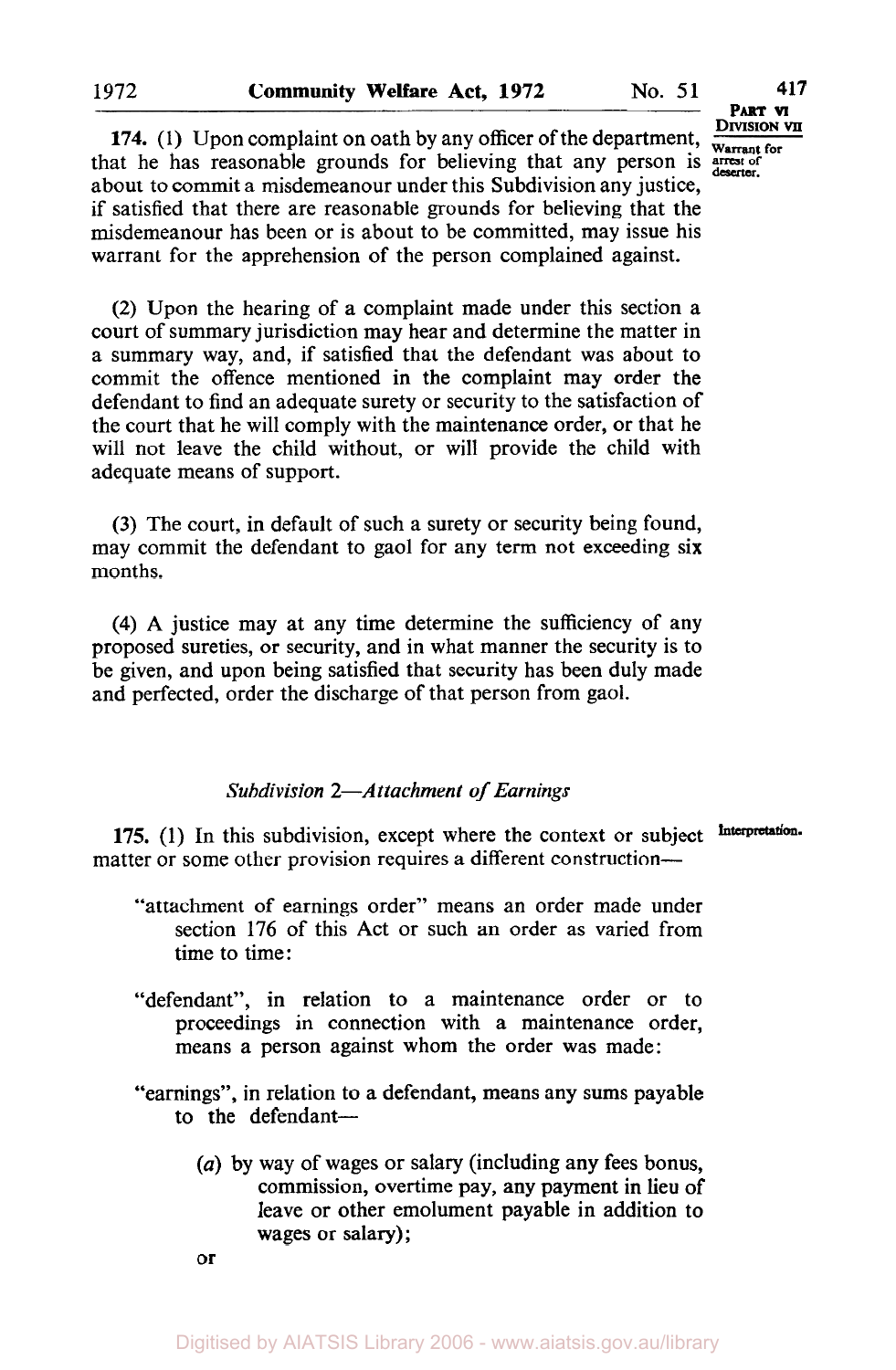**PART VI** 

**DIVISION VII** *(b)* by way of pension, including-

(i) an annuity in respect of past services, whether or not the services were rendered to the person paying the annuity;

## and

(ii) periodical payments in respect of or by way of compensation for the loss, abolition or relinquishment, or any diminution in the emoluments, of any **office** or employment,

but does not include any pension, benefit or sum payable to the defendant under the Commonwealth Acts known as the *Social Services Act* **1947,** as amended by subsequent Acts, the *Repatriation Act* **1920,** as amended by subsequent Acts, or the *Seaman's* War *Pensions and Allowances Act,* **1940,** as amended by subsequent Acts:

- "employer", in relation to a defendant, means a person (including the Crown whether in right of the Commonwealth or in right of the State, a Minister of the Crown, whether in right of the Commonwealth or in right of the State and any statutory authority representing the Crown whether in right of the Commonwealth or in right of the State) by whom, as a principal and not as a servant or agent, earnings are payable or likely to become payable to the defendant:
- "net earnings", in relation to a pay-day, means the amount of the earnings becoming payable by a particular employer on that pay-day, after deduction from those earnings of-
	- *(a)* any sum deducted from those earnings under Division **2** of Part **VI** of the Commonwealth Act known as the *Income Tax and Social Services Contribution Assessment Act* **1936,** as amended by subsequent Acts;

and

- *(b)* any sum deducted from those earnings that would be an allowable deduction-
	- (i) under section **82H** of that Act as so amended other than life insurance premiums, not being life insurance premiums payable in respect of superannuation ;
	- **or**
	- (ii) under section 82HA of that Act as so amended :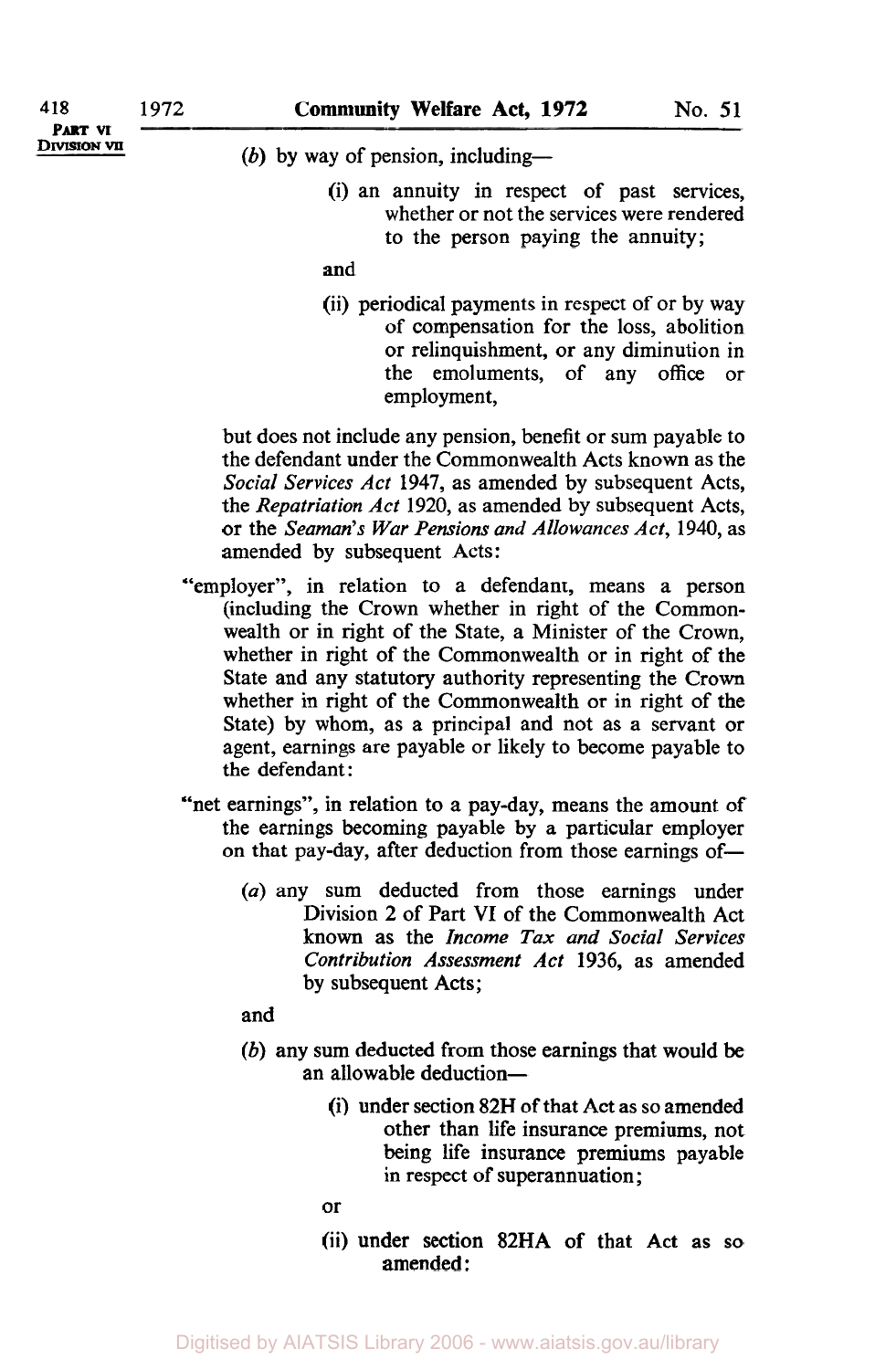**DIVISION VII PART VI** 

- "normal deduction", in relation to an attachment of earnings order and in relation to a pay-day, means an amount representing a payment at the normal deduction rate specified in the order in respect of the period between that pay-day and either the last preceding pay-day, or, where there is no last preceding pay-day, the date on which the employer became, or last became, the defendant's employer:
- "pay-day" means an occasion on which earnings to which an attachment of earnings order relates become payable :
- "protected earnings", in relation to an attachment of earnings order and in relation to a pay-day, means the amount representing a payment at the protected earnings rate specified in the order in respect of the period between that pay-day and either the last preceding pay-day, or where there is no last preceding pay-day the date on which the employer became, or last became, the defendant's employer.
- **(2)** In this subdivision-
	- *(a)* a reference to a person entitled to receive payments under a maintenance order shall be read as a reference to a person entitled to receive payments under the maintenance order either directly or through another person or for transmission to another person;

and

*(b)* a reference to proceedings relating to an order shall be read as including a reference to proceedings in which the order may be made.

**176. (1)** An officer of the Department or a person entitled to receive payments under a maintenance order may apply in writing- **earnings** *order* 

*(a)* to the court that made the order;

or

*(b)* to any court in which the order is for the time being enforceable or in which further proceedings in relation to the order may be brought under this Act,

for an attachment of earnings order.

made without specifying the name of any particular employer. **(2)** An application under subsection (1) of this section may be

**(3) If** the court is satisfied that the defendant **is** a person to whom earnings are payable or are likely to become payable and that the defendant has persistently failed to comply with the requirements of the order, or that, at the time when the application was made, there was due under the maintenance order and unpaid an amount equal to not less than-